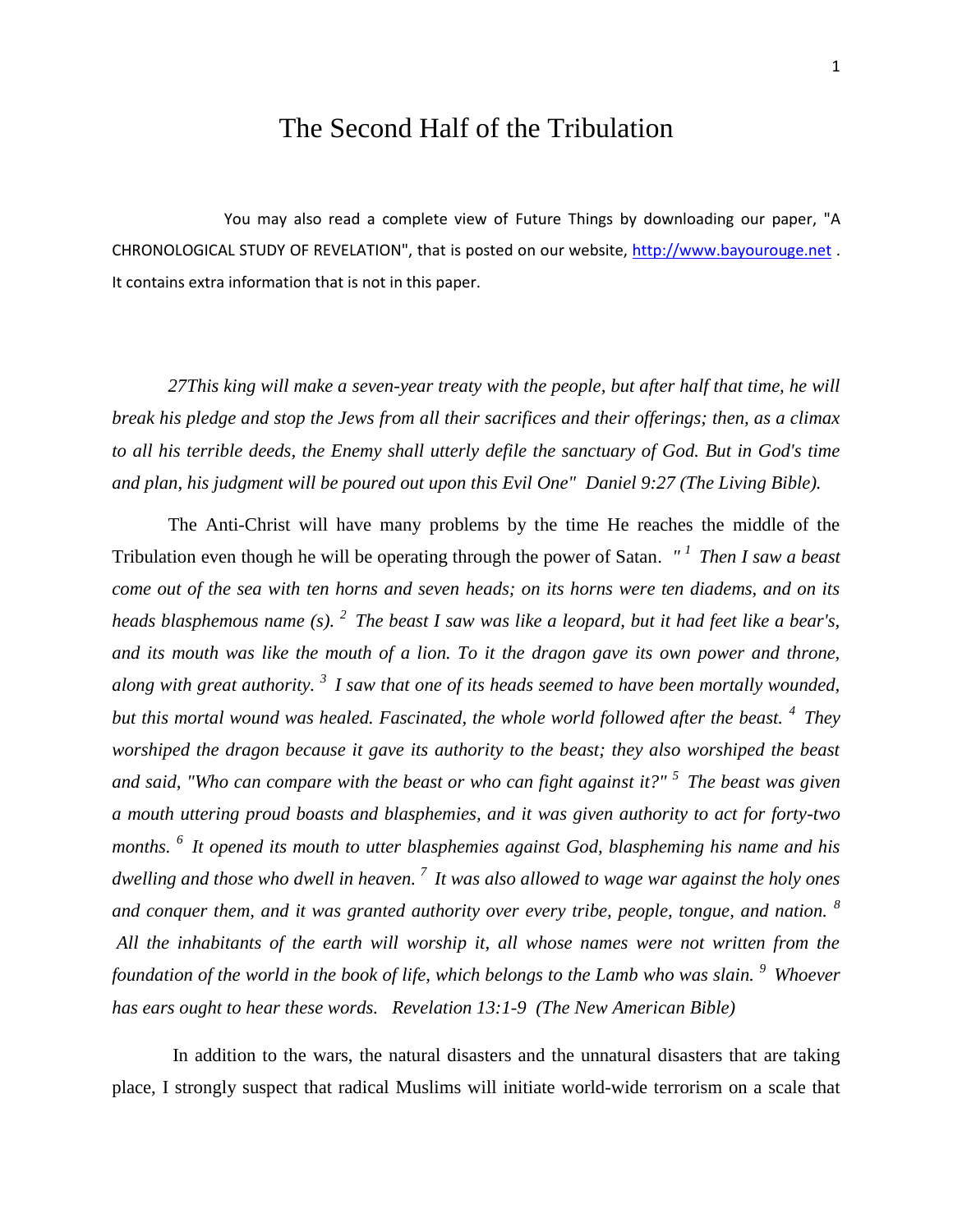we have never seen before. *" <sup>8</sup>I looked, and there before me was a pale horse! Its rider was named Death, and Hades was following close behind him. They were given power over a fourth of the earth to kill by sword, famine and plague, and by the wild beasts of the earth." Revelation 6:8 (The New International Version)* 

There are several reasons why we believe the Muslims will eventually reject (and declare war against) the Antichrist. First the Muslims will reject him when they find out he is a Jew. The Anti-Christ will be able to trace his linage back to King David and because of this he will claim the right to sit on David's throne in Jerusalem as the king of kings. Because of their cultural and religious background many Muslims have been taught to hate the Jews and the infidels who do not embrace their extremist religion. As such they could never accept a Jew as the hope of the world. You know how most of the people of the Muslin faith in the Middle East feel about the Jews.

Secondly, they will reject him because he will honor and promote a trinity of gods, that is, God the Father, God the Son and the Queen of Heaven, Mother of God*. " <sup>16</sup>You, now, do not intercede for this people; raise not in their behalf a pleading prayer! Do not urge me, for I will not listen to you. <sup>17</sup>Do you not see what they are doing in the cities of Judah, in the streets of Jerusalem? <sup>18</sup>The children gather wood, their fathers light the fire, and the women knead dough to make cakes for the queen of heaven, while libations are poured out to strange gods in order to hurt me. <sup>19</sup>Is it I whom they hurt, says the LORD; is it not rather themselves, to their own confusion? <sup>20</sup>See now, says the Lord GOD, my anger and my wrath will pour out upon this place, upon man and beast, upon the trees of the field and the fruits of the earth; it will burn without being quenched. Jeremiah 7:16-20 (New American Bible)*

*" <sup>15</sup>Then all the men who knew that their wives had burned incense to other gods, with all the women who stood by, a great multitude, and all the people who dwelt in the land of Egypt, in Pathros, answered Jeremiah, saying: <sup>16</sup>"As for the word that you have spoken to us in the name of the LORD, we will not listen to you! <sup>17</sup>But we will certainly do whatever has gone out of our own mouth, to burn incense to the queen of heaven and pour out drink offerings to her, as we have done, we and our fathers, our kings and our princes, in the cities of Judah and in the streets of Jerusalem. For then we had plenty of food, were well-off, and saw no trouble. <sup>18</sup>But since we stopped burning incense to the queen of heaven and pouring out drink offerings to her, we have*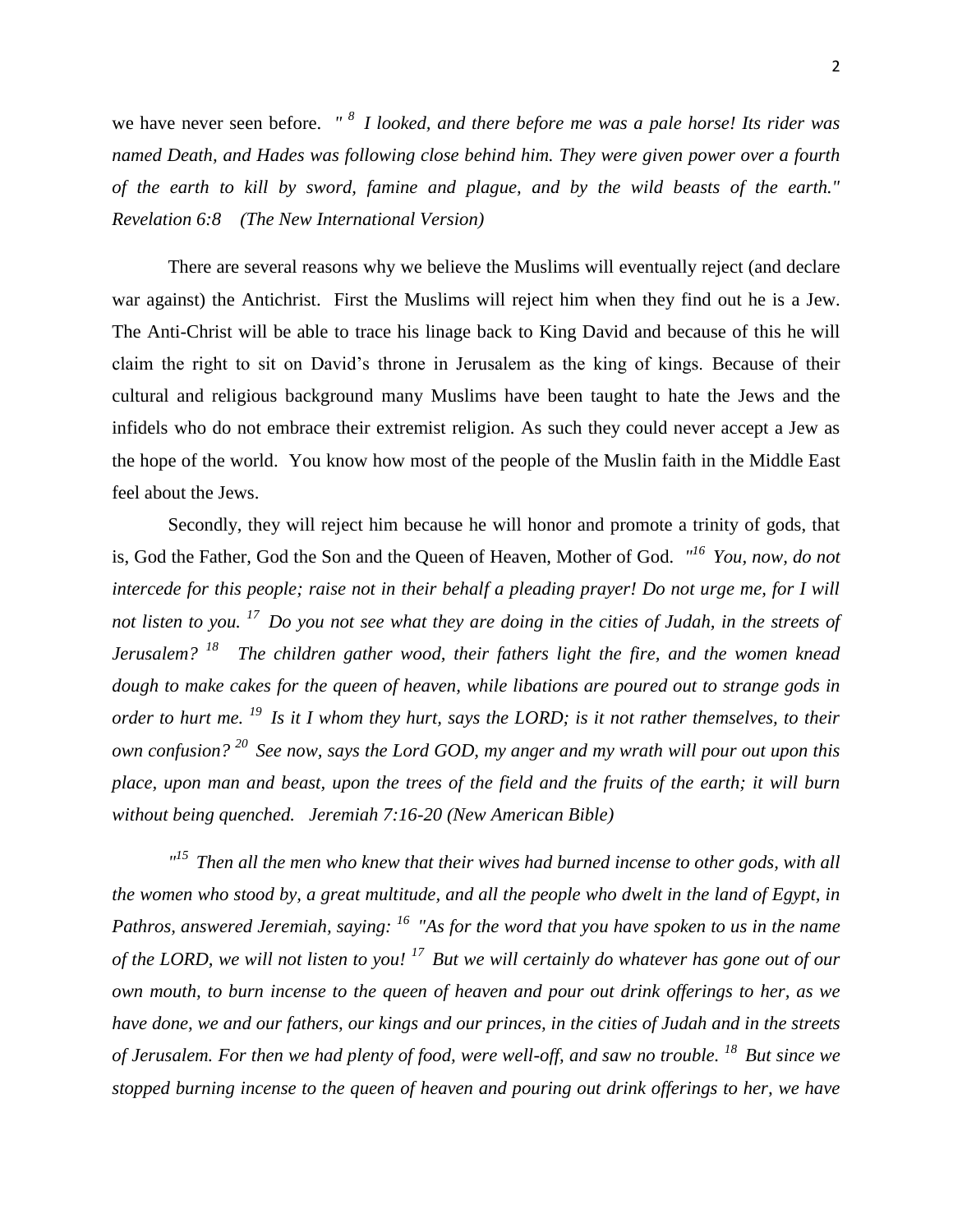*lacked everything and have been consumed by the sword and by famine." <sup>19</sup>The women also said, "And when we burned incense to the queen of heaven and poured out drink offerings to her, did we make cakes for her, to worship her, and pour out drink offerings to her without our husbands' permission?" <sup>20</sup>Then Jeremiah spoke to all the people--the men, the women, and all the people who had given him that answer--saying: <sup>21</sup>"The incense that you burned in the cities of Judah and in the streets of Jerusalem, you and your fathers, your kings and your princes, and the people of the land, did not the LORD remember them, and did it not come into His mind? <sup>22</sup> So the LORD could no longer bear it, because of the evil of your doings and because of the abominations which you committed. Therefore your land is a desolation, an astonishment, a curse, and without an inhabitant, as it is this day. <sup>23</sup>Because you have burned incense and because you have sinned against the LORD, and have not obeyed the voice of the LORD or walked in His law, in His statutes or in His testimonies, therefore this calamity has happened to you, as at this day." <sup>24</sup>Moreover Jeremiah said to all the people and to all the women, "Hear the word of the LORD, all Judah who are in the land of Egypt! <sup>25</sup>Thus says the LORD of hosts, the God of Israel, saying: 'You and your wives have spoken with your mouths and fulfilled with your hands, saying, "We will surely keep our vows that we have made, to burn incense to the queen of heaven and pour out drink offerings to her." You will surely keep your vows and perform your vows!' <sup>26</sup>Therefore hear the word of the LORD, all Judah who dwell in the land of Egypt: 'Behold, I have sworn by My great name,' says the LORD, 'that My name shall no more be named in the mouth of any man of Judah in all the land of Egypt, saying, "The Lord GOD lives." <sup>27</sup>Behold, I will watch over them for adversity and not for good. And all the men of Judah who are in the land of Egypt shall be consumed by the sword and by famine, until there is an end to them. <sup>28</sup>Yet a small number who escape the sword shall return from the land of Egypt to the*  land of Judah; and all the remnant of Judah, who have gone to the land of Egypt to dwell there, *shall know whose words will stand, Mine or theirs. <sup>29</sup>And this shall be a sign to you,' says the LORD, 'that I will punish you in this place, that you may know that My words will surely stand against you for adversity.' <sup>30</sup>Thus says the LORD: 'Behold, I will give Pharaoh Hophra king of Egypt into the hand of his enemies and into the hand of those who seek his life, as I gave Zedekiah king of Judah into the hand of Nebuchadnezzar king of Babylon, his enemy who sought his life.' " Jeremiah 44:15-30 (The New King James Version)*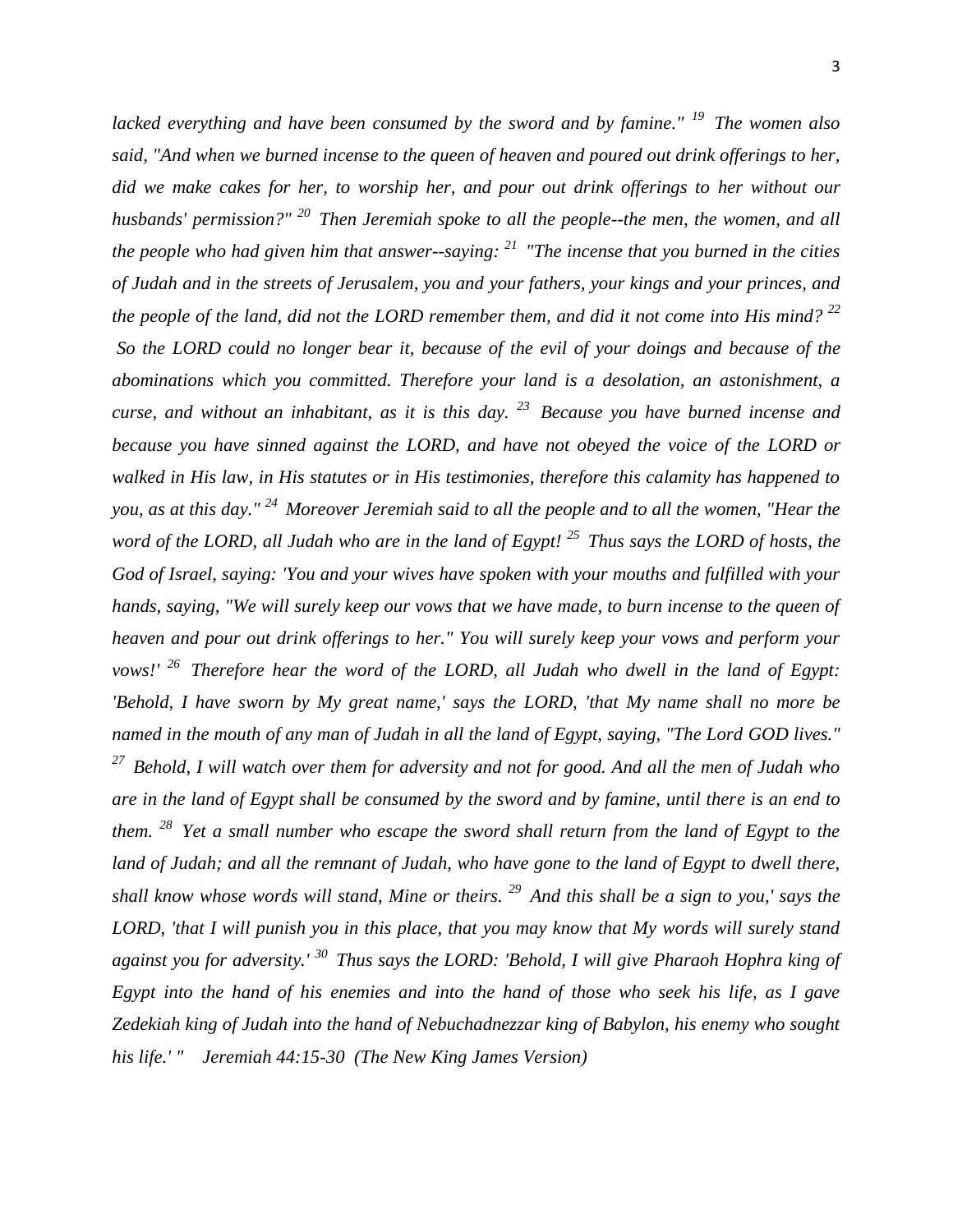A person of the Muslim faith is not going to worship a woman even if they are told she was the mother of God and the queen of heaven. Their religion is monotheistic, that is, they believe that there is only one god, Allah, and Mohammad is his prophet.

Third they will hate him because he will use his authority to allow the Jews to tear down one of their mosques, the Mosque of Omar (the Dome of the Rock), in order to rebuild their Jewish temple. The Mosque of Omar was built around the tip of the mountain that was part of the temple built by King Solomon. The Mosque of Omar (the Dome of the Rock) is one of the Muslim's sacred shrines and right now it occupies a prominent place on the present Jewish temple site. The Muslims believe it is the spot where Mohammad left the earth on his journey to visit their Heaven.

We believe the Muslim nations to the south of Jerusalem, the Muslim nations to the north of Jerusalem and the Muslim nations to the east of Jerusalem are going to eventually rebel against the rule of the Anti-Christ. *" <sup>40</sup>And at the time of the end shall the king of the south push at him: and the king of the north shall come against him like a whirlwind, with chariots, and with horsemen, and with many ships; and he shall enter into the countries, and shall overflow and pass over. <sup>41</sup>He shall enter also into the glorious land, and many countries shall be overthrown: but these shall escape out of his hand, even Edom, and Moab, and the chief of the children of Ammon. <sup>42</sup>He shall stretch forth his hand also upon the countries: and the land of Egypt shall not escape. <sup>43</sup>But he shall have power over the treasures of gold and of silver, and over all the precious things of Egypt: and the Libyans and the Ethiopians shall be at his steps. <sup>44</sup>But tidings out of the east and out of the north shall trouble him: therefore he shall go forth with great fury to destroy, and utterly to make away many. <sup>45</sup>And he shall plant the tabernacles of his palace between the seas in the glorious holy mountain; yet he shall come to his end, and none shall help him." Daniel 11:40-45 (The King James Version)* 

Near the end of the Tribulation the nations to the south and to the east will join the nations to the north. They will organize a large army and invade the Promised Land from the north with the intentions of overthrowing the Anti- Christ. *" <sup>12</sup>The sixth angel poured out his bowl on the great river Euphrates, and its water was dried up to prepare the way for the kings from the East. <sup>13</sup>Then I saw three impure spirits that looked like frogs; they came out of the mouth of the dragon, out of the mouth of the beast and out of the mouth of the false prophet. <sup>14</sup> They are demonic spirits that perform signs, and they go out to the kings of the whole world, to*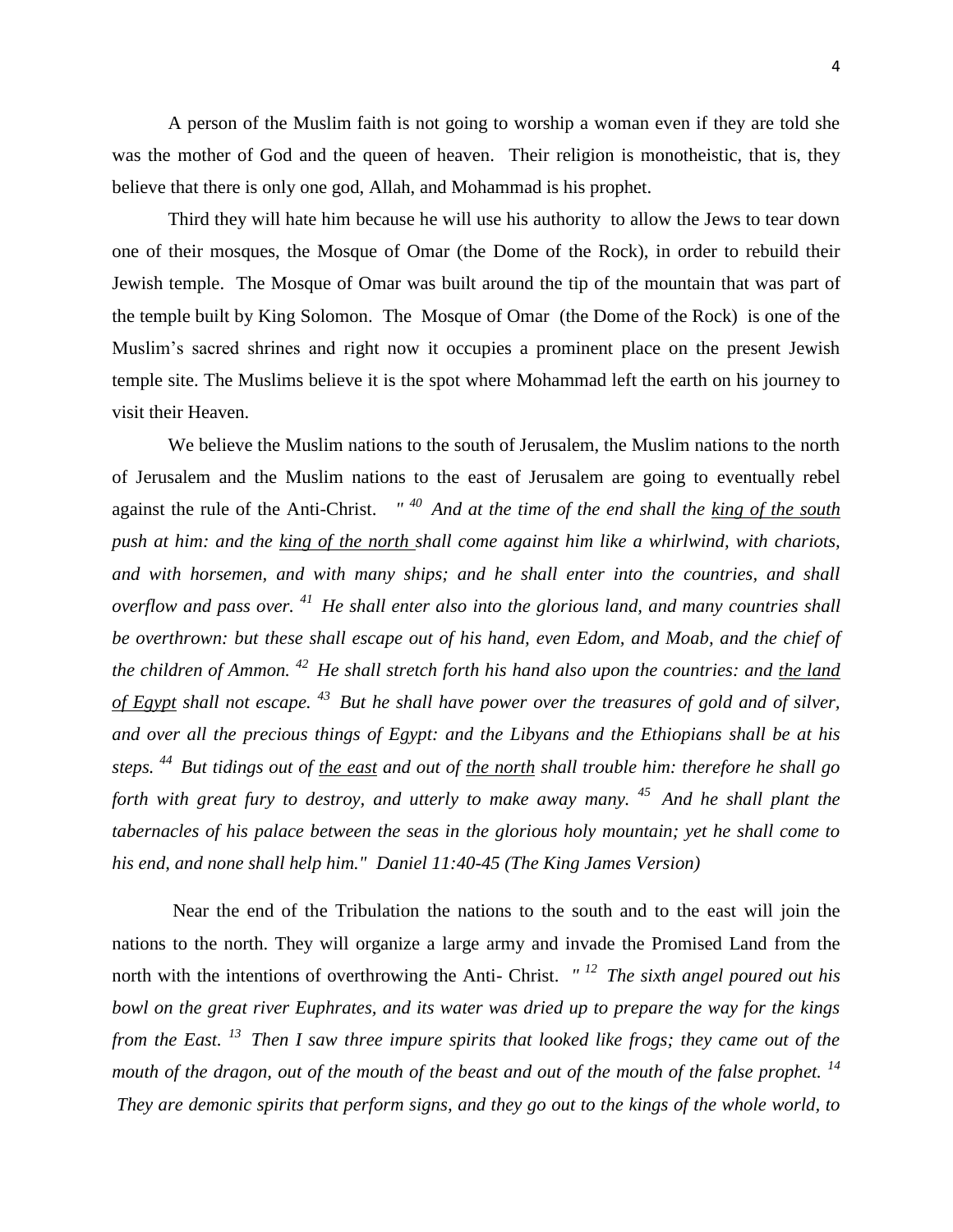5

*gather them for the battle on the great day of God Almighty. <sup>15</sup>"Look, I come like a thief! Blessed is the one who stays awake and remains clothed, so as not to go naked and be shamefully exposed." <sup>16</sup>Then they gathered the kings together to the place that in Hebrew is called Armageddon. Revelation 16:12-16 (The New International Version)* 

They will be led into battle by Iran and some of the weapons used will be nuclear. The land we call Iran today was originally the land of **the Medes** who were part of the Medo-Persian empire. After Noah's flood, some of the descendents of Gog or Magog (Genesis 10:2) settled in the land we call Iran today. Do you suppose that is why the Living God is allowing Iran to develop nuclear capabilities?

*" <sup>3</sup>I have commanded my dedicated soldiers, I have summoned my warriors, eager and bold to carry out my anger. <sup>4</sup>Listen! the rumble on the mountains: that of an immense throng! Listen! the noise of kingdoms, nations assembled! The LORD of hosts is mustering an army for battle. <sup>5</sup>They come from a far-off country, and from the end of the heavens, The LORD and the instruments of his wrath, to destroy all the land. <sup>6</sup>Howl, for the day of the LORD is near; as destruction from the Almighty it comes. <sup>7</sup>Therefore all hands fall helpless, the bows of the young men fall from their hands. Every man's heart melts <sup>8</sup>in terror. Pangs and sorrows take hold of them, like a woman in labor they writhe; They look aghast at each other, their faces aflame. <sup>9</sup> Lo, the day of the LORD comes, cruel, with wrath and burning anger; To lay waste the land and destroy the sinners within it! <sup>10</sup>The stars and constellations of the heavens send forth no light; The sun is dark when it rises, and the light of the moon does not shine. <sup>11</sup>Thus I will punish the world for its evil and the wicked for their guilt. I will put an end to the pride of the arrogant, the insolence of tyrants I will humble. <sup>12</sup>I will make mortals more rare than pure gold, men, than gold of Ophir. <sup>13</sup>For this I will make the heavens tremble and the earth shall be shaken from its place, At the wrath of the LORD of hosts on the day of his burning anger. <sup>14</sup>Like a hunted gazelle, or a flock that no one gathers, Every man shall turn to his kindred and flee to his own*  land. <sup>15</sup> Everyone who is caught shall be run through; to a man, they shall fall by <u>the sword</u>. <sup>16</sup> *Their infants shall be dashed to pieces in their sight; their houses shall be plundered and their wives ravished. <sup>17</sup>I am stirring up against them the Medes, who think nothing of silver and*  take no delight in gold. <sup>18</sup> The fruit of the womb they shall not spare, nor shall they have eyes of *pity for children. <sup>19</sup>And Babylon, the jewel of kingdoms, the glory and pride of the Chaldeans,*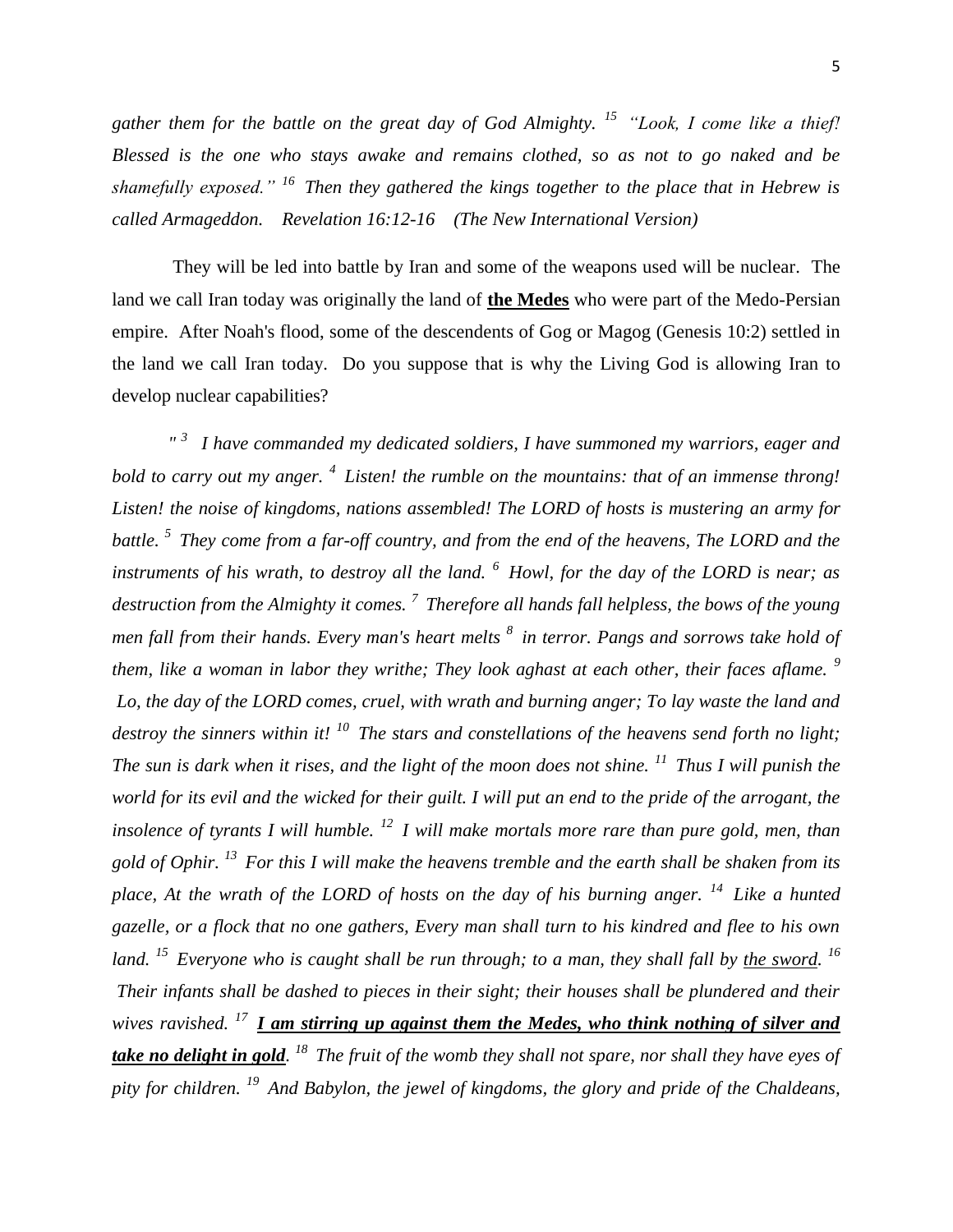*Shall be overthrown by God like Sodom and like Gomorrah. <sup>20</sup>She shall never be inhabited, nor dwelt in, from age to age; The Arab shall not pitch his tent there, nor shepherds couch their flocks. <sup>21</sup>But wildcats shall rest there and owls shall fill the houses; There ostriches shall dwell, and satyrs shall dance. <sup>22</sup>Desert beasts shall howl in her castles, and jackals in her luxurious palaces. Her time is near at hand and her days shall not be prolonged. Isaiah 13:3-22 (The New American Bible)* 

We have been told that the Jewish people have already begun to prepare men for the priesthood in anticipation for the time they can commence offering sacrifices in the Temple they hope to rebuild. We read an article that announced that they had succeeded in developing a breed of cattle that were completely red. The cattle did not have any white hair or black hair. Such cattle will be necessary if the Jewish people plan to begin to sacrifice the Red Heifer Offering again.

*" <sup>1</sup>And the LORD spake unto Moses and unto Aaron, saying, <sup>2</sup>This is the ordinance of the law which the LORD hath commanded, saying, Speak unto the children of Israel, that they bring thee a red heifer without spot, wherein is no blemish, and upon which never came yoke: <sup>3</sup> And ye shall give her unto Eleazar the priest, that he may bring her forth without the camp, and one shall slay her before his face: <sup>4</sup>And Eleazar the priest shall take of her blood with his finger, and sprinkle of her blood directly before the tabernacle of the congregation seven times: <sup>5</sup> And one shall burn the heifer in his sight; her skin, and her flesh, and her blood, with her dung, shall he burn: <sup>6</sup>And the priest shall take cedar wood, and hyssop, and scarlet, and cast it into the midst of the burning of the heifer. <sup>7</sup>Then the priest shall wash his clothes, and he shall bathe his flesh in water, and afterward he shall come into the camp, and the priest shall be unclean until the even. <sup>8</sup>And he that burneth her shall wash his clothes in water, and bathe his flesh in water, and shall be unclean until the even. <sup>9</sup>And a man that is clean shall gather up the ashes of the heifer, and lay them up without the camp in a clean place, and it shall be kept for the congregation of the children of Israel for a water of separation: it is a purification for sin. <sup>10</sup> And he that gathereth the ashes of the heifer shall wash his clothes, and be unclean until the even: and it shall be unto the children of Israel, and unto the stranger that sojourneth among them, for a statute for ever. Numbers 19:1-10 (The King James Version).*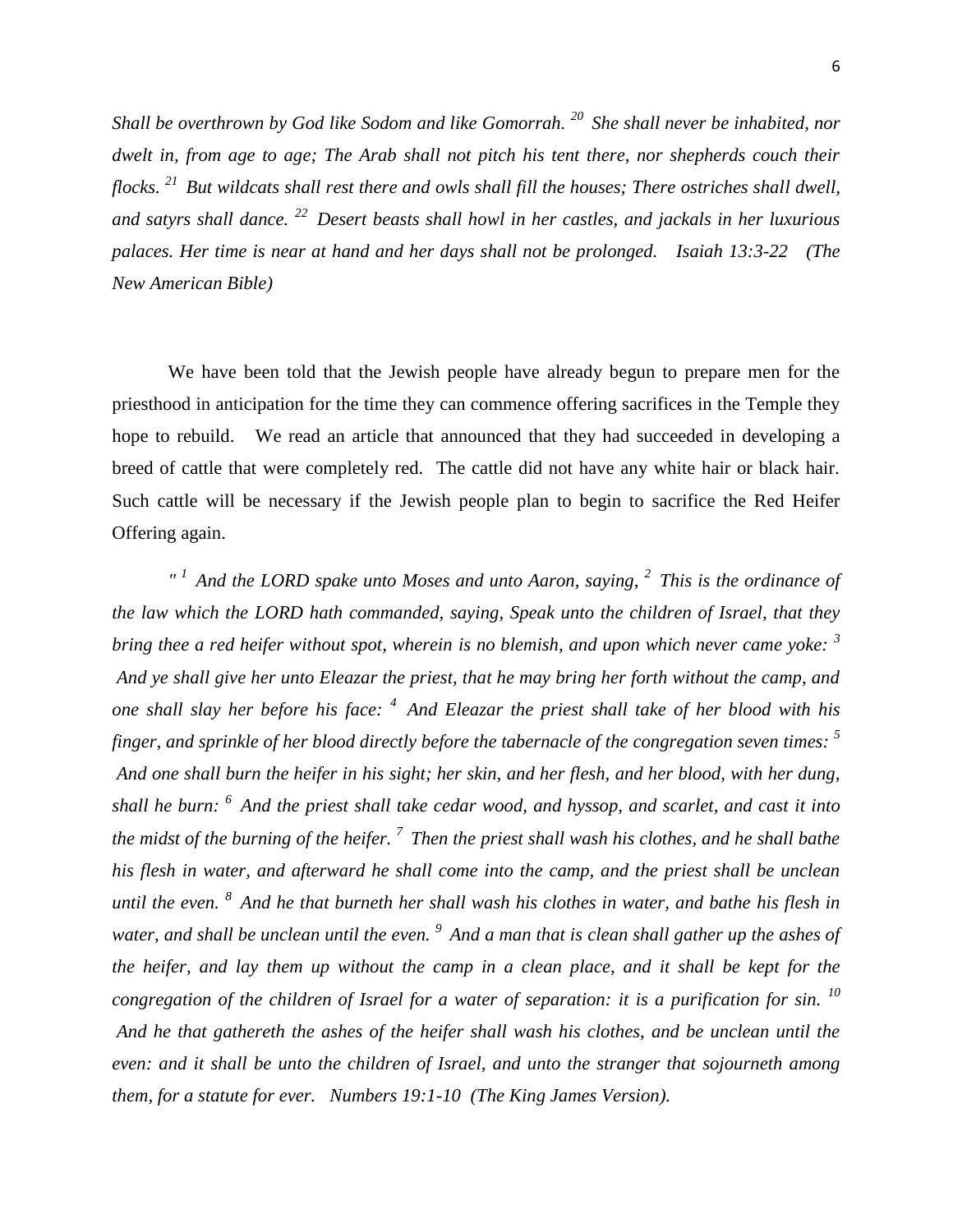It is important that we remember that most of the Jews that have gathered in Israel are waiting for their promised Messiah to come to this earth to set up an earthly kingdom. Please read the paper in this series entitled "11-Future Things-Looking In The Wrong Direction" on this website. That is why they will readily accept the Anti-Christ. The point is, because they deny that Jesus Christ is the Son of God and because they reject Him as the promised Messiah, they have never asked that Christ's sacrifice on Calvary pay their sin debt. It is sad to say but if a person does not ask Jesus Christ to pay their sin debt, they must pay their sin debt, themselves, through eternity, in the Lake of Fire.

<sup>" 10</sup> The Devil who had led them astray was thrown into the pool of fire and sulfur, where *the beast and the false prophet were. There they will be tormented day and night forever and ever. <sup>11</sup>Next I saw a large White Throne and the one who was sitting on it. The earth and the sky fled from his presence and there was no place for them. <sup>12</sup>I saw the dead, the great and the lowly, standing before the Throne, and scrolls were opened. Then another scroll was opened, the Book of Life. The dead were judged according to their deeds, by what was written in the scrolls. <sup>13</sup>The sea gave up its dead; then Death and Hades gave up their dead. All the dead were judged according to their deeds. <sup>14</sup>Then Death and Hades were thrown into the pool of fire. (This pool of fire is the second death.) <sup>15</sup>Anyone whose name was not found written in the Book of Life was thrown into the pool of fire. Revelation 20:9-15 (New American Bible)* 

So we see that most of the Jewish nation will embrace and accept the Anti-Christ as their personal savior until he reveals himself for what he really is, a counterfeit of the real Messiah. Later on, when a large number of the Jews accept Jesus Christ as their personal Savior, the prophecy of Ezekiel 37 will be fulfilled. *" <sup>1</sup>The hand of the LORD came upon me and brought me out in the Spirit of the LORD, and set me down in the midst of the valley; and it was full of bones. <sup>2</sup>Then He caused me to pass by them all around, and behold, there were very many in the open valley; and indeed they were very dry. <sup>3</sup>And He said to me, "Son of man, can these bones live?" So I answered, "O Lord GOD, You know." <sup>4</sup>Again He said to me, "Prophesy to these bones, and say to them, 'O dry bones, hear the word of the LORD! <sup>5</sup>Thus says the Lord GOD to these bones: "Surely I will cause breath to enter into you, and you shall live. <sup>6</sup>I will put sinews on you and bring flesh upon you, cover you with skin and put breath in you; and you shall live. Then you shall know that I am the LORD." ' " <sup>7</sup>So I prophesied as I was commanded; and as I*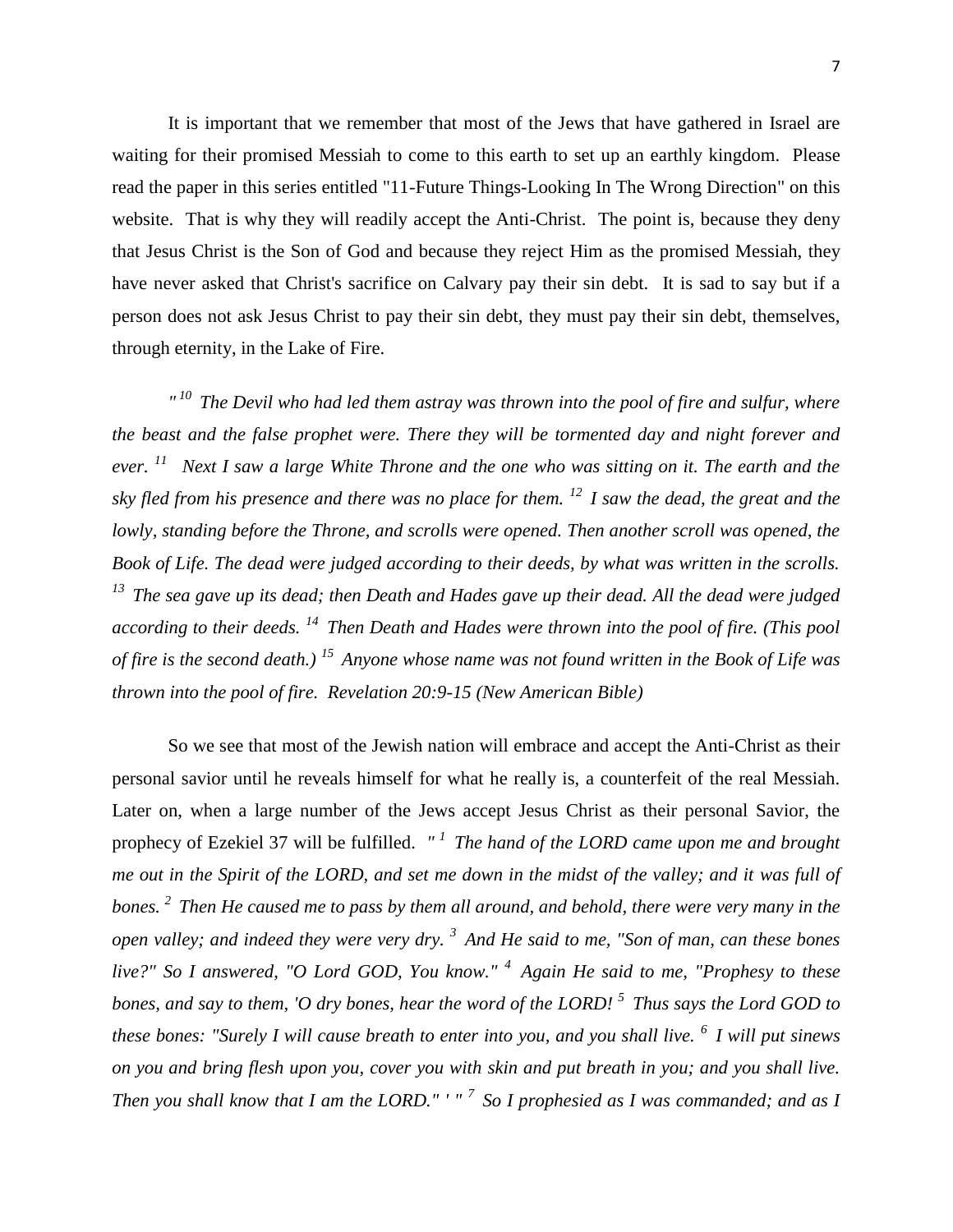*prophesied, there was a noise, and suddenly a rattling; and the bones came together, bone to bone. <sup>8</sup>Indeed, as I looked, the sinews and the flesh came upon them, and the skin covered them over; but there was no breath in them. <sup>9</sup>Also He said to me, "Prophesy to the breath, prophesy, son of man, and say to the breath, 'Thus says the Lord GOD: "Come from the four winds, O breath, and breathe on these slain, that they may live." ' " <sup>10</sup>So I prophesied as He commanded me, and breath came into them, and they lived, and stood upon their feet, an exceedingly great army. <sup>11</sup>Then He said to me, "Son of man, these bones are the whole house of Israel. They indeed say, 'Our bones are dry, our hope is lost, and we ourselves are cut off!' <sup>12</sup> Therefore prophesy and say to them, 'Thus says the Lord GOD: "Behold, O My people, I will open your graves and cause you to come up from your graves, and bring you into the land of Israel. <sup>13</sup> Then you shall know that I am the LORD, when I have opened your graves, O My people, and brought you up from your graves. <sup>14</sup>I will put My Spirit in you, and you shall live, and I will place you in your own land. Then you shall know that I, the LORD, have spoken it and performed it," says the LORD' " Ezekiel 37:1-14 (The New King James Version).*

We do not know when the city of Babylon will become a worldwide trading metropolis but we do know that it will be a worldwide trading metropolis by the second half of the Tribulation because the Lord will destroy it near the end of that time.

*" <sup>1</sup>And after these things I saw another angel come down from heaven, having great power; and the earth was lightened with his glory. <sup>2</sup>And he cried mightily with a strong voice, saying, Babylon the great is fallen, is fallen, and is become the habitation of devils, and the hold of every foul spirit, and a cage of every unclean and hateful bird. <sup>3</sup>For all nations have drunk of the wine of the wrath of her fornication, and the kings of the earth have committed fornication with her, and the merchants of the earth are waxed rich through the abundance of her delicacies. <sup>4</sup>And I heard another voice from heaven, saying, Come out of her, my people, that ye be not partakers of her sins, and that ye receive not of her plagues. <sup>5</sup>For her sins have reached unto heaven, and God hath remembered her iniquities. <sup>6</sup>Reward her even as she rewarded you, and double unto her double according to her works: in the cup which she hath filled fill to her double. <sup>7</sup>How much she hath glorified herself, and lived deliciously, so much torment and sorrow give her: for she saith in her heart, I sit a queen, and am no widow, and shall see no*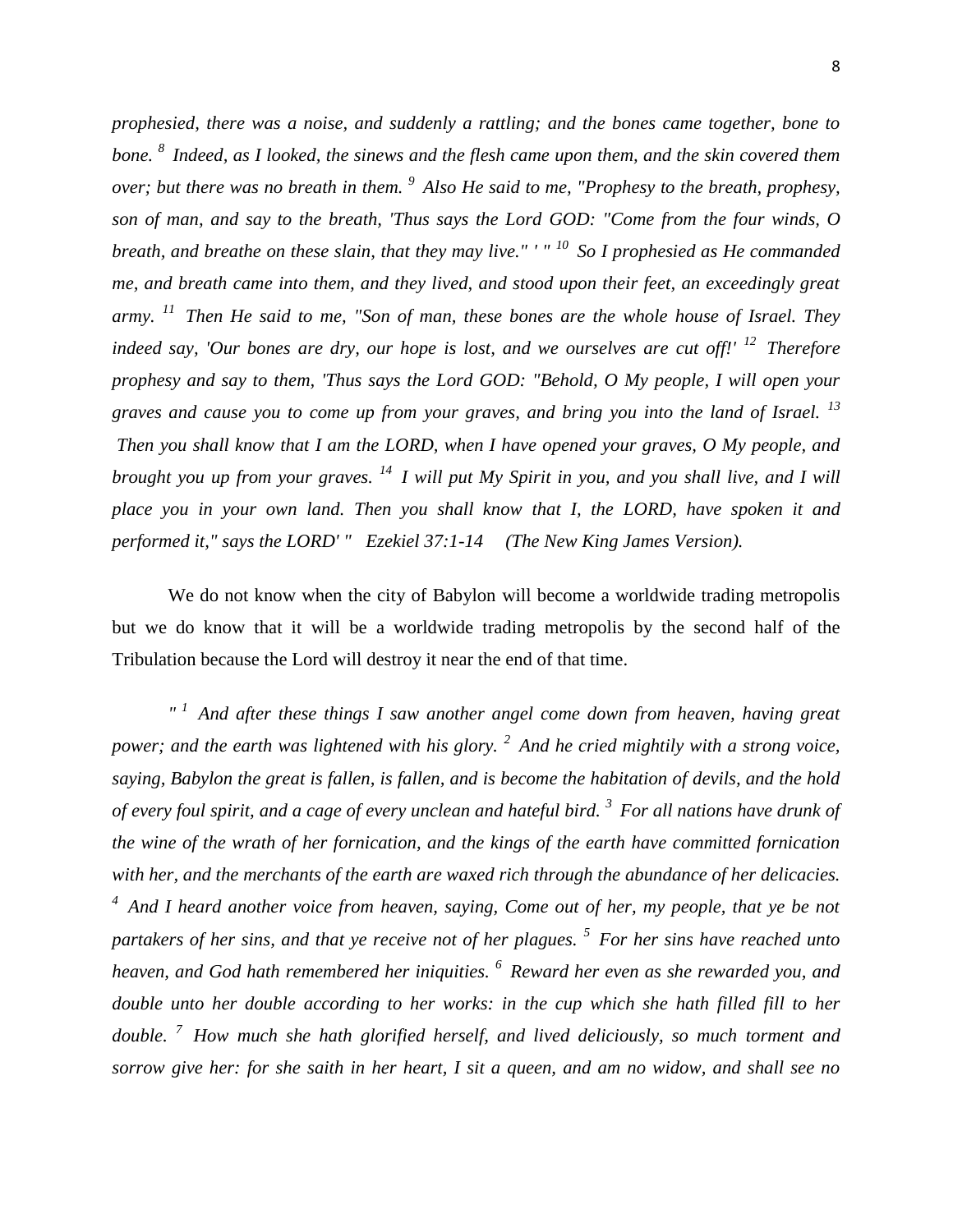*sorrow. <sup>8</sup>Therefore shall her plagues come in one day, death, and mourning, and famine; and she shall be utterly burned with fire: for strong is the Lord God who judgeth her.* 

*<sup>9</sup>And the kings of the earth, who have committed fornication and lived deliciously with her, shall bewail her, and lament for her, when they shall see the smoke of her burning, <sup>10</sup> Standing afar off for the fear of her torment, saying, Alas, alas, that great city Babylon, that mighty city! for in one hour is thy judgment come. <sup>11</sup>And the merchants of the earth shall weep and mourn over her; for no man buyeth their merchandise any more: <sup>12</sup>The merchandise of gold, and silver, and precious stones, and of pearls, and fine linen, and purple, and silk, and scarlet, and all thyine wood, and all manner vessels of ivory, and all manner vessels of most precious wood, and of brass, and iron, and marble, <sup>13</sup>And cinnamon, and odours, and ointments, and frankincense, and wine, and oil, and fine flour, and wheat, and beasts, and sheep, and horses, and chariots, and slaves, and souls of men. <sup>14</sup>And the fruits that thy soul lusted after are departed from thee, and all things which were dainty and goodly are departed from thee, and thou shalt find them no more at all.* 

*<sup>15</sup>The merchants of these things, which were made rich by her, shall stand afar off for the fear of her torment, weeping and wailing, <sup>16</sup>And saying, Alas, alas, that great city, that was clothed in fine linen, and purple, and scarlet, and decked with gold, and precious stones, and pearls! <sup>17</sup>For in one hour so great riches is come to nought. And every shipmaster, and all the company in ships, and sailors, and as many as trade by sea, stood afar off, <sup>18</sup>And cried when they saw the smoke of her burning, saying, What city is like unto this great city! <sup>19</sup>And they cast dust on their heads, and cried, weeping and wailing, saying, Alas, alas, that great city, wherein were made rich all that had ships in the sea by reason of her costliness! for in one hour is she made desolate.* 

*<sup>20</sup>Rejoice over her, thou heaven, and ye holy apostles and prophets; for God hath avenged you on her. <sup>21</sup>And a mighty angel took up a stone like a great millstone, and cast it into the sea, saying, Thus with violence shall that great city Babylon be thrown down, and shall be found no more at all. <sup>22</sup>And the voice of harpers, and musicians, and of pipers, and trumpeters, shall be heard no more at all in thee; and no craftsman, of whatsoever craft he be, shall be found any more in thee; and the sound of a millstone shall be heard no more at all in thee; <sup>23</sup>And the*  light of a candle shall shine no more at all in thee; and the voice of the bridegroom and of the